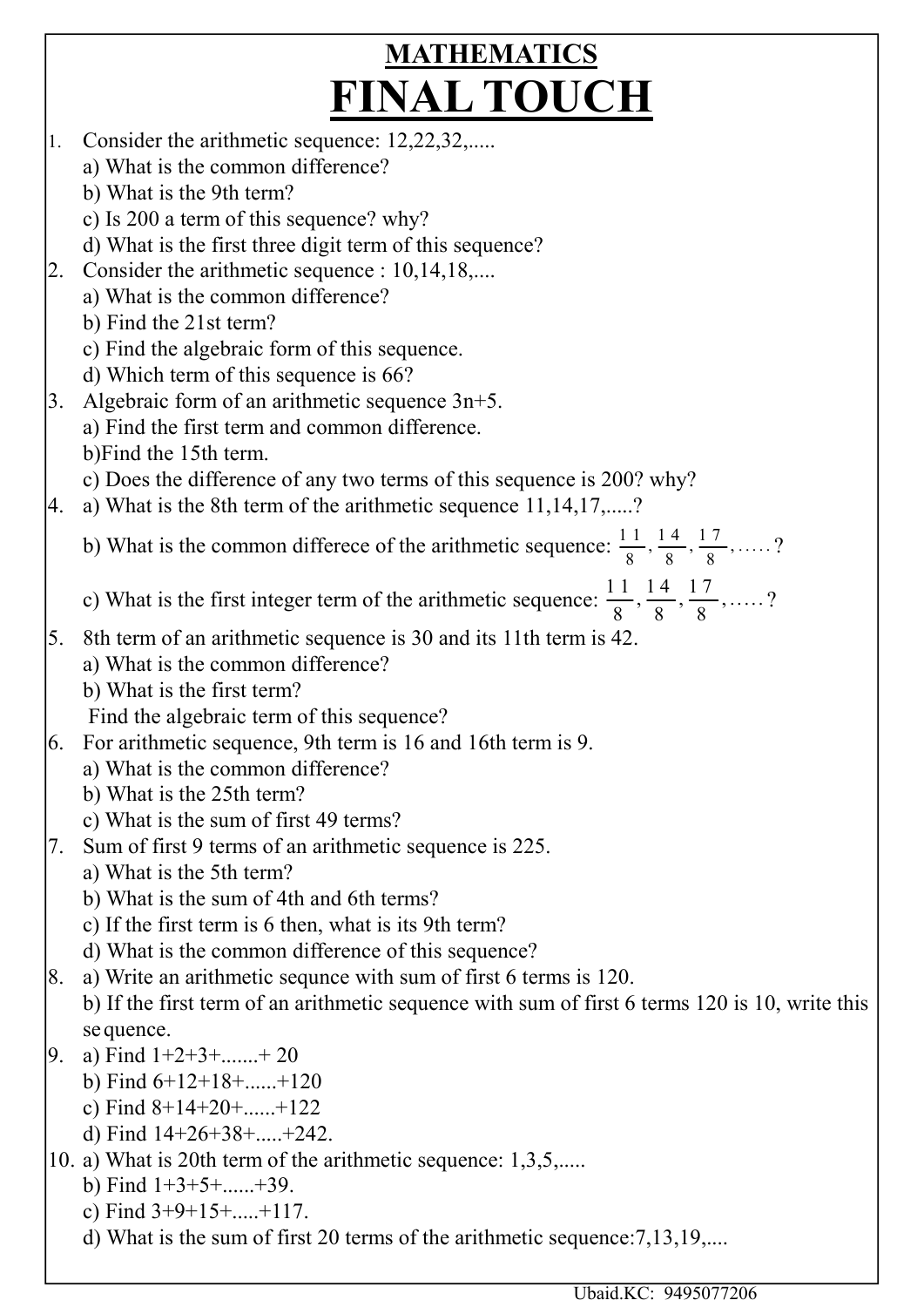11. Consider the arithmetic sequence: 9,15,21,....

a) What is the common difference?

b) Find its 11th term.

c) What is the sum of first 21 terms?

d) What is the diffeence between the sum of first 10 terms and next 10 terms of the arith metic sequence: 3,9,15,....

12. Consider the arithmetic sequence: 8,11,14,...

a) Find the common difference.

- b) Find the 25th term.
- c) Find the sum of first 25 terms.
- 13. a) Write the sequence of 3 digit multiples of 5.
	- b) Write the sequence of 3 digit numbers which leaves 2 as remainder on dividing by 5
	- c) Which is the largest 3 digit number which leaves 2 as remainder on dividing by 5
	- d) What is the sum of all 3 digit number which leaves 2 as remainder on dividing by 5.

14. For an arithmetic sequence, 7th term is 15 and 13th term is 25.

a) Find 10th and 16th terms.

b) Find the sum of first 31 terms.

 $15. a)$  Find  $1+3+5+$ ......+19.

| b) Find $\frac{1}{2} + 1\frac{1}{2} + 2\frac{1}{2} + \dots + 9\frac{1}{2}$   |  |
|------------------------------------------------------------------------------|--|
| c) Find $\frac{1}{10} + \frac{3}{10} + \frac{5}{10} + \dots + \frac{19}{10}$ |  |
|                                                                              |  |

16. 1

 2 3 4 5 6

7 8 9 10

...................................

..........................................

- a) Write next two lines of this pattern
- b) Find the first and last term of 20th line of this pattern.
- c) Find the sum of all terms of 20th line.

17. 1 2 3 4 5 6 7 8 9

> ....................................................... .........................................................

a) Write next two lines of this pattern.

b) Write the sequence of last tems of this pattern

c) Find the last term of 9th line.

d) Find the first and last term of 10th line.

18. In the figure, PQ is a diameter of the circle.

a) What is  $\angle$ C?

b) If  $\angle A, \angle B$  and  $\angle C$  are three consecutive terms of an aithmetic sequence with common difference 10. Find the measures of  $\angle A$  and  $\angle B$ 

Ubaid.KC: 9495077206

 $P \n\leftarrow \longrightarrow Q$ 

 $\mathcal{C}$ 

A

B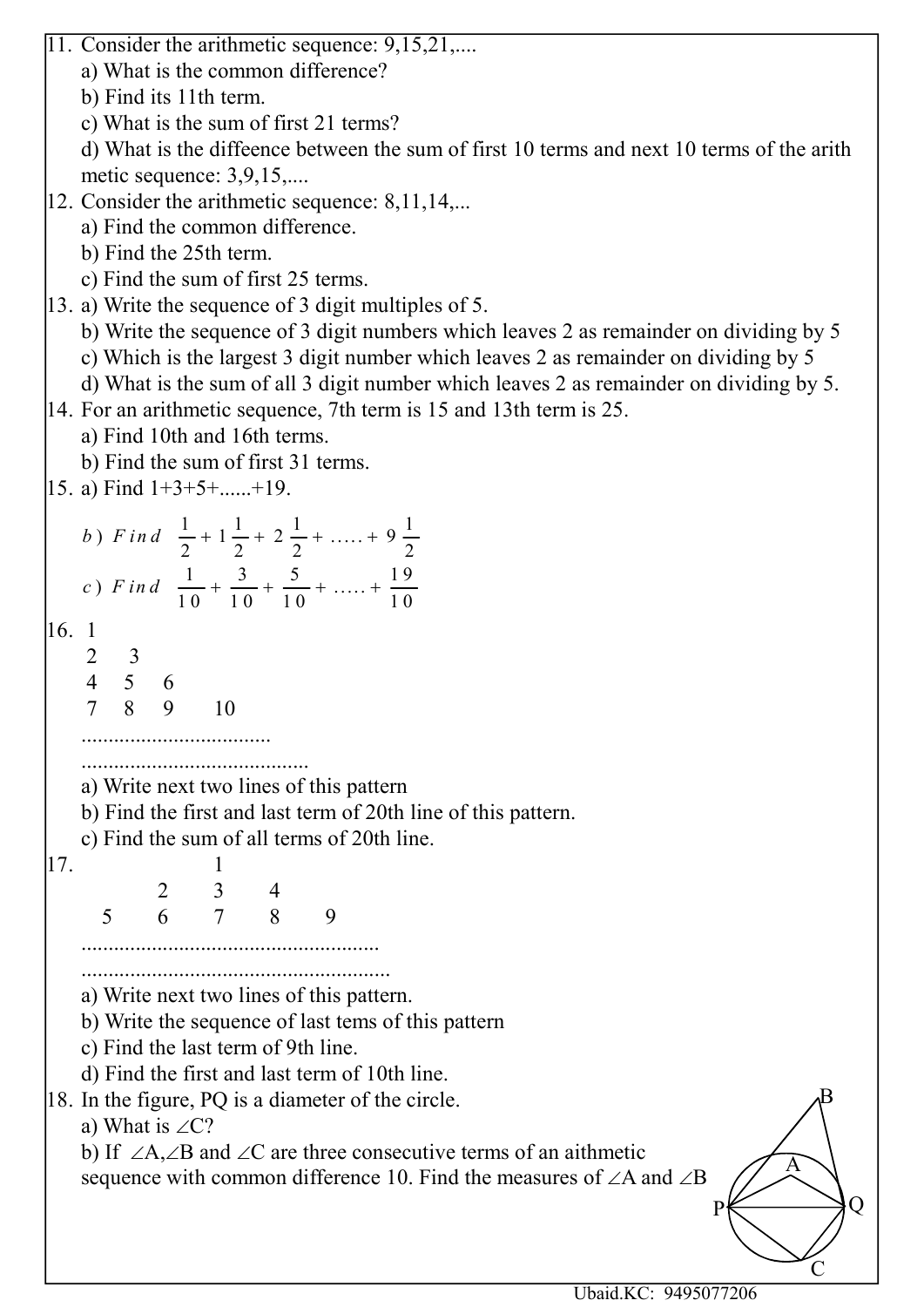

Ubaid.KC: 9495077206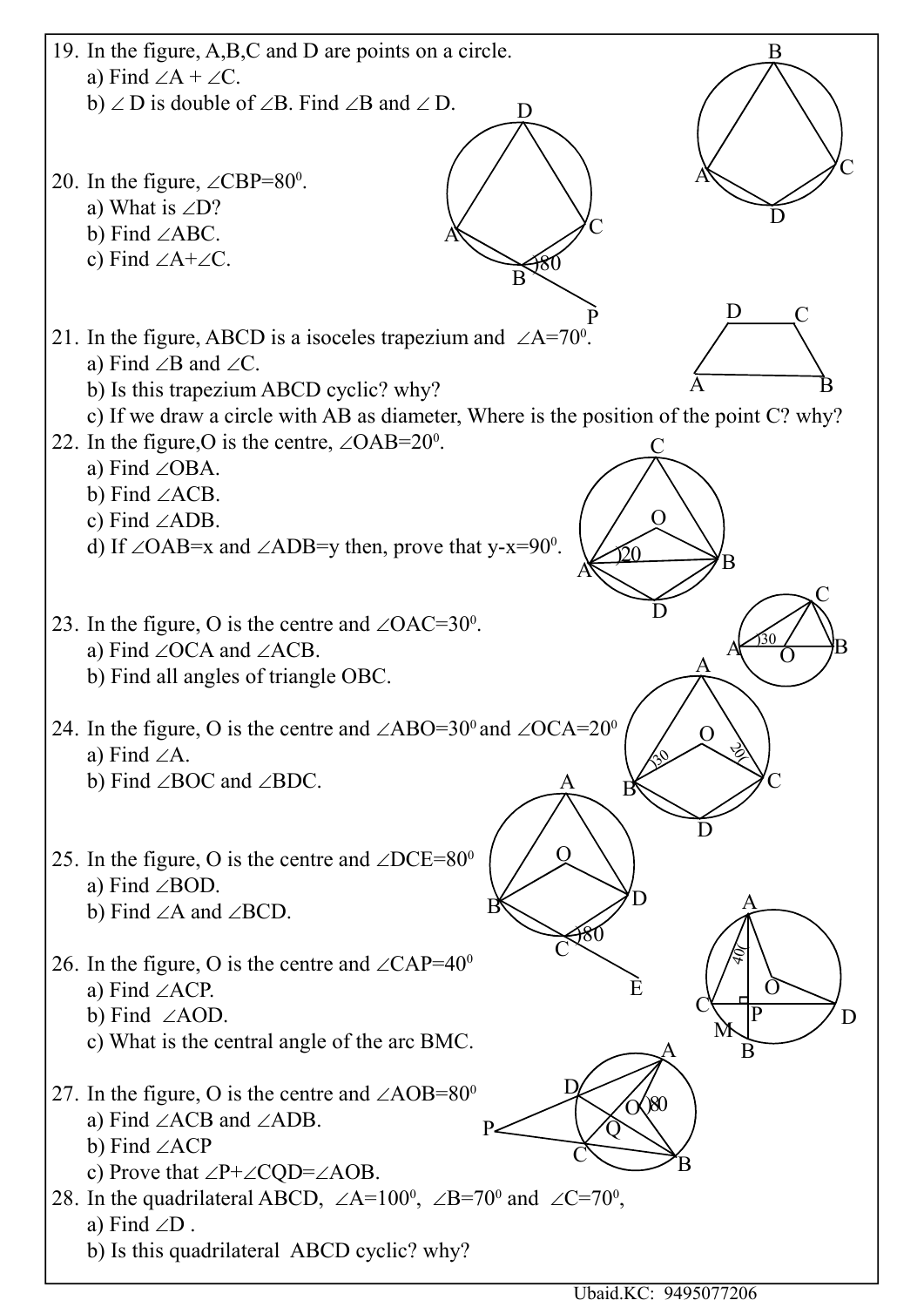|     | 29. In the figure, $\angle BDC=60^\circ$ , $\angle ACB=30^\circ$ and $\angle CBD=45^\circ$ .                                 |
|-----|------------------------------------------------------------------------------------------------------------------------------|
|     | a) Find $\angle$ BAC and $\angle$ BAD.<br>$\chi$                                                                             |
|     | b) Find $\angle ABC$ and $\angle ADC$ .                                                                                      |
|     | c) Find $\angle$ BPC.                                                                                                        |
|     |                                                                                                                              |
|     |                                                                                                                              |
|     | 30. a) In the figure, $\angle A = 80^\circ$ then, check whether quadrilateral                                                |
|     | ABCD is cyclic.                                                                                                              |
|     | b) If $\angle A = \angle B$ then, prove that quadrilateral ABCD is cyclic.                                                   |
|     | B                                                                                                                            |
|     | 31. In the figure, the chords AB and CD are intersects at P. PA=10cm,                                                        |
|     | AB=14cm and PC=5cm.                                                                                                          |
|     | a) What is the length of PB?                                                                                                 |
|     | b) Find the lengths of PD and CD.                                                                                            |
|     |                                                                                                                              |
|     | 32. In the figure, AB is a diameter of the semicircle.                                                                       |
|     | a) Prove that PA x PB=PC <sup>2</sup>                                                                                        |
|     | P<br>b) If $PA=18cm$ and $PC=12cm$ then, find PB.                                                                            |
|     | 33. Draw a triangle with two angles $50^{\circ}$ , $60^{\circ}$ and circum radius 3cm.                                       |
|     | 34. Draw a rectangle of sides 4cm and 6cm then draw a square of equal area.                                                  |
|     | 35. In the figure, O is the centre, $\angle$ ABO=30 <sup>0</sup> and $\angle$ ACO=20 <sup>0</sup> .<br>D                     |
|     | a) Find $\angle$ BAO and $\angle$ BAC.                                                                                       |
|     | b) Find $\angle AOD$ .                                                                                                       |
|     | c) Find $\angle$ COD.                                                                                                        |
|     | d) Prove that triangle OAD is equilateral.                                                                                   |
| 36. | What is the probability of 5 sundays in month January?                                                                       |
| 37. | A box containing some red and some white balls. A ball is drawn without looking, the                                         |
|     | probability of that ball is red is 2/3. What is the probability of that ball is white?                                       |
| 38. | A bag contains 10 red and 8 blue balls. A ball is drawn without looking.                                                     |
|     | a) What is the probability of that ball is red?                                                                              |
|     | b) What is the probability of that ball is blue?                                                                             |
|     | c) If you put one red and one blue balls to the bag then, the probability of getting a red<br>ball is increased or not? why? |
| 39. | A dice numbered 1 to 6 on faces rolled then, What the probability of the number on the                                       |
|     | top face is a prime?                                                                                                         |
| 40. | A box contains paper slips numbered 1 to 30. A slip is drawn from this box without                                           |
|     | looking.                                                                                                                     |
|     | a) What is the probability of that number is odd?                                                                            |
|     | b) What is the probability of that number is even?                                                                           |
|     | c) What is the probability of that number is prime?                                                                          |
| 41. | A box contain paper slip numbered all two digit numbers. A slip is drawn from this box                                       |
|     | without looking.                                                                                                             |
|     | a) What is the probability of the digits are equal?                                                                          |
|     | b) What is the probability of product of the digits is a perfect square?                                                     |
|     | 42. In the figure, ABCD is a rectangle. A point is marked without looking,                                                   |
|     | a) What is the probability of that point is inside the triangle?                                                             |

b) What is the probability of that point is outside the triangle?

 $\overline{\phantom{a}}$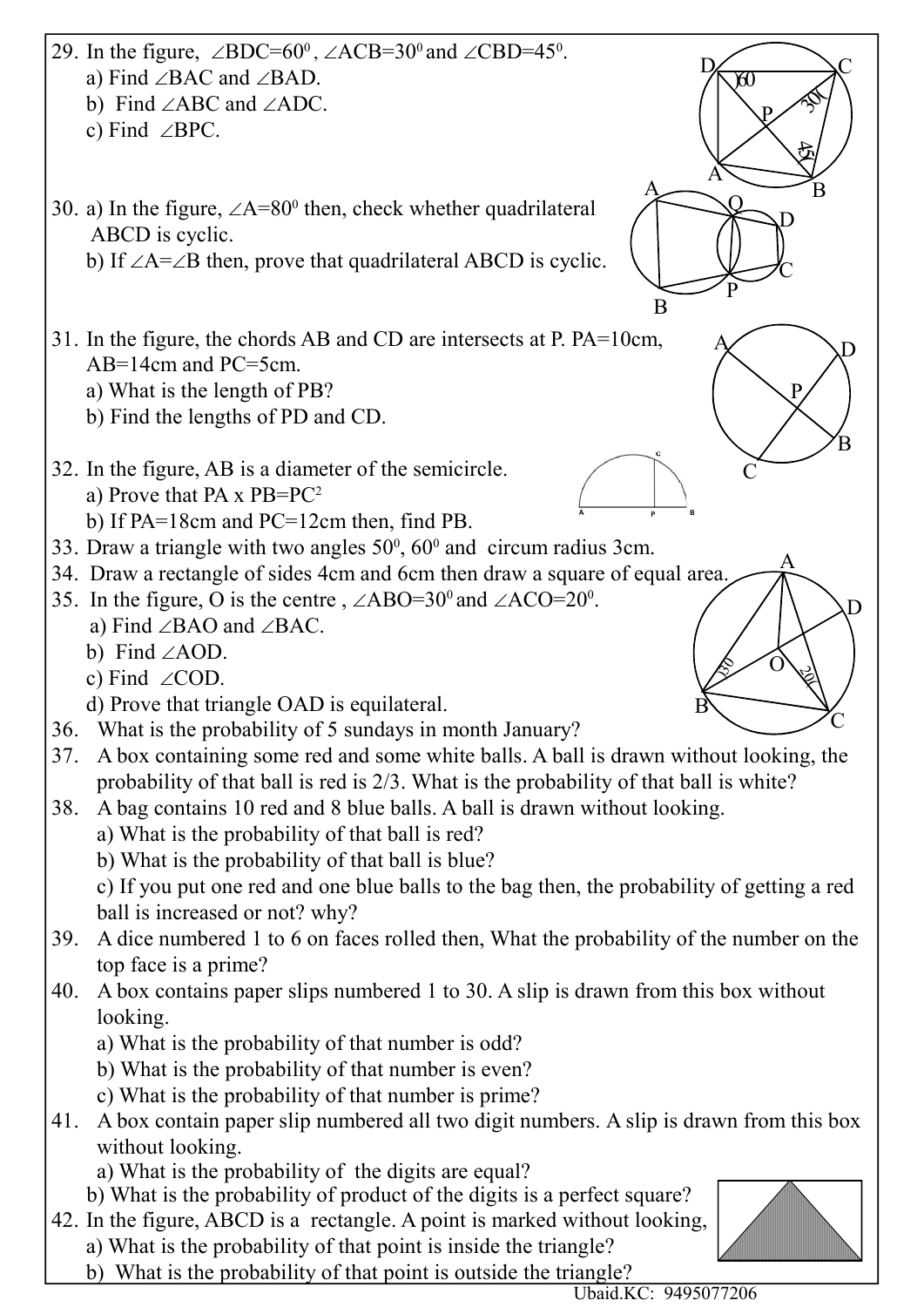

Ubaid.KC: 9495077206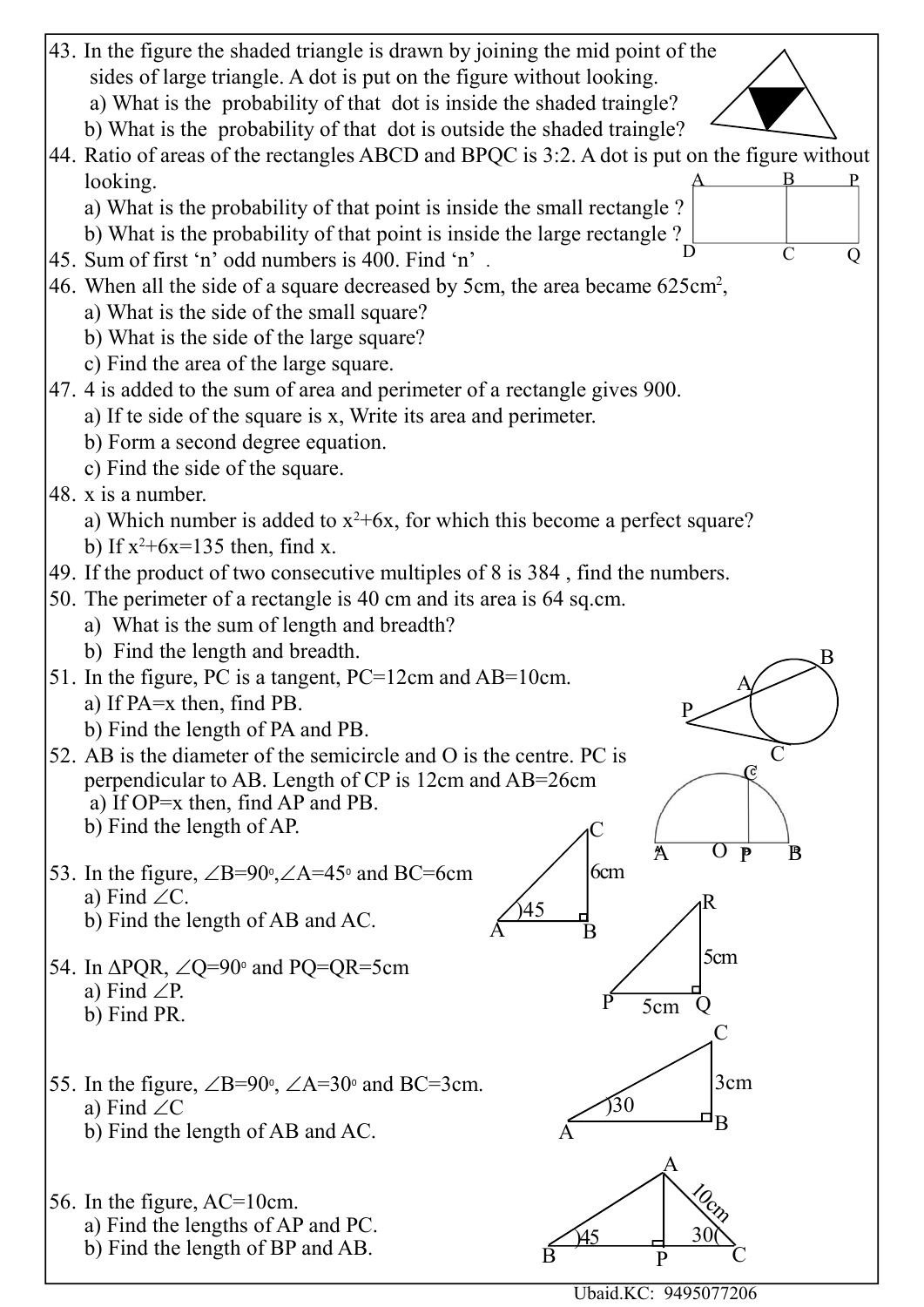

Ubaid.KC: 9495077206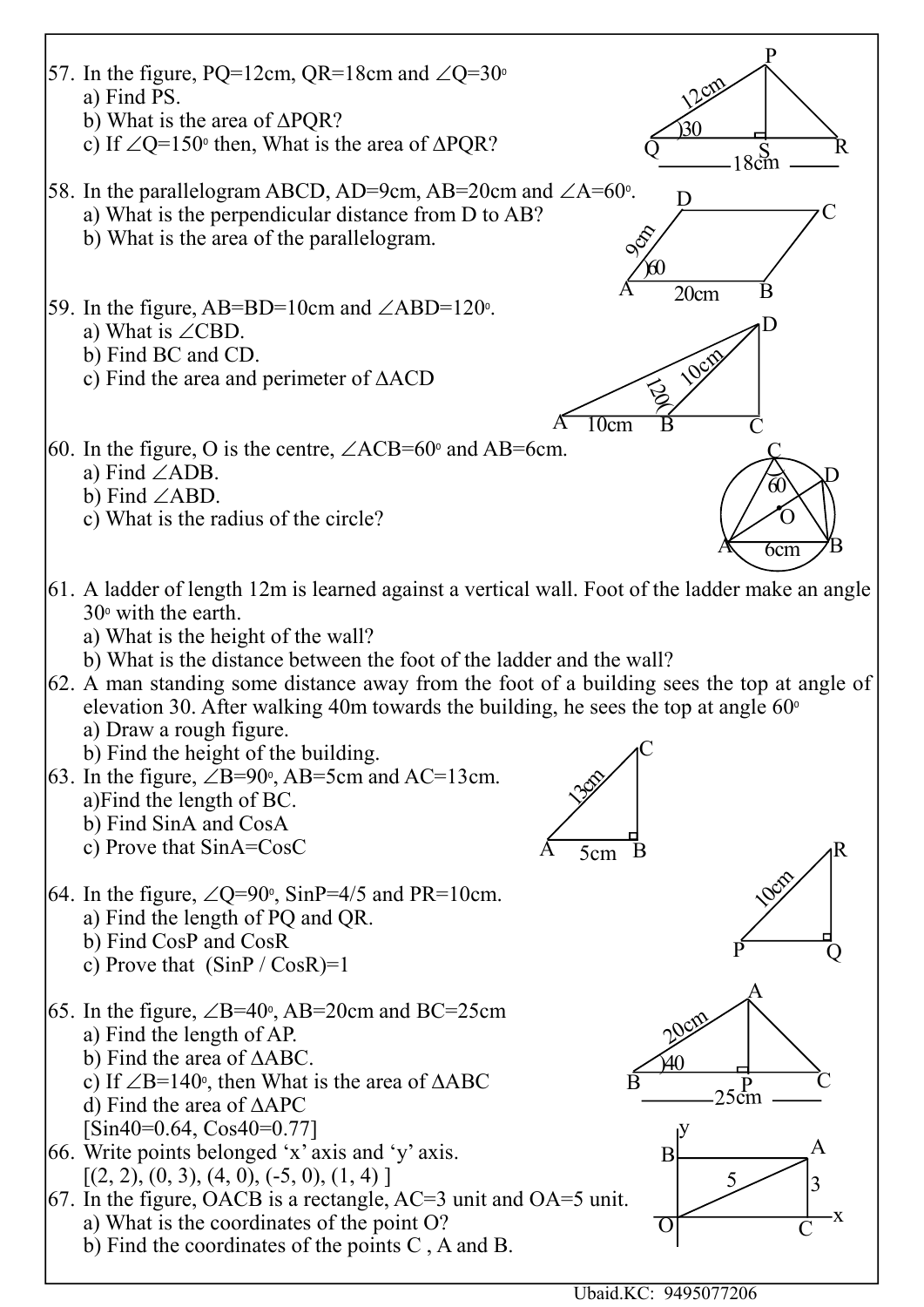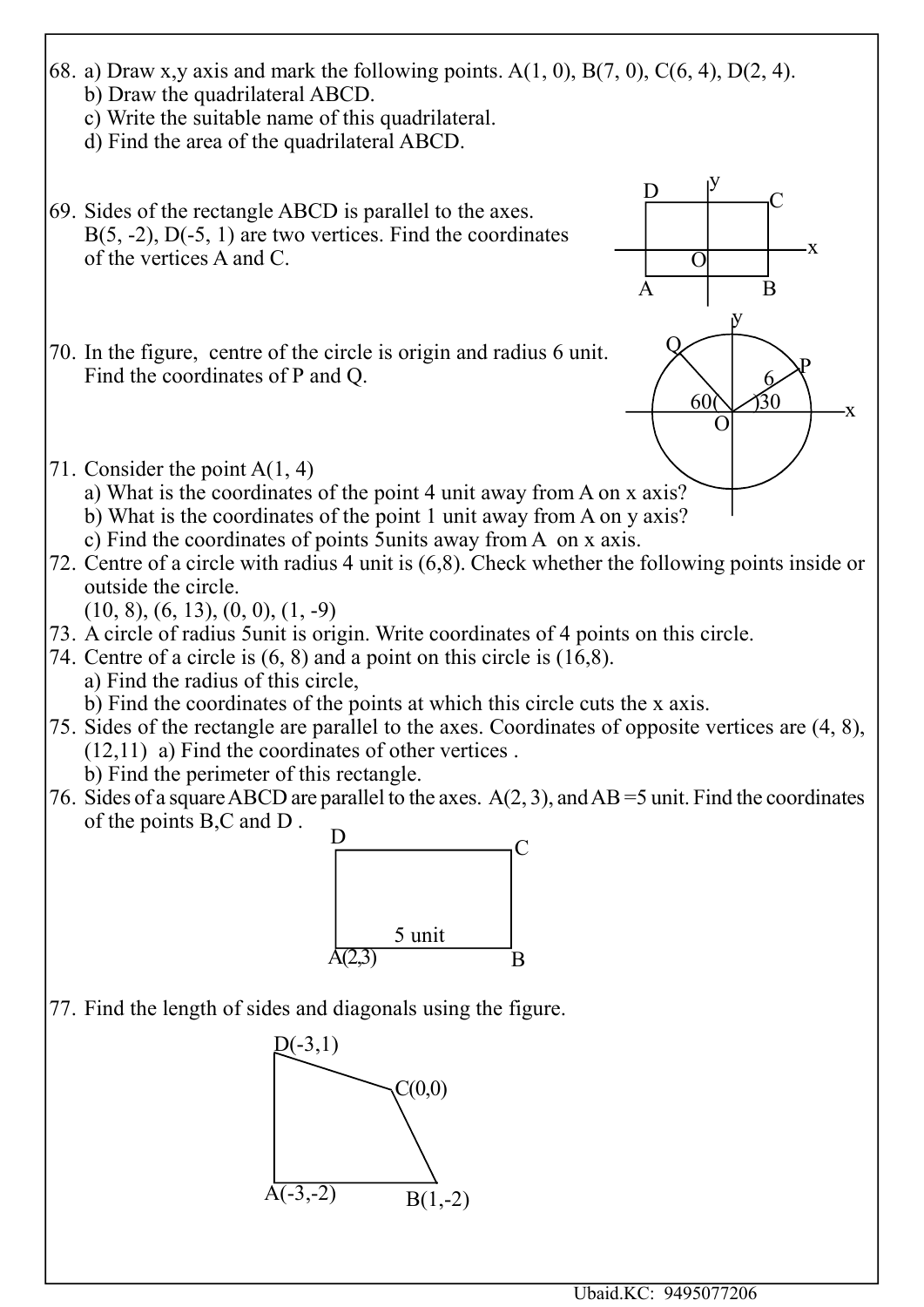![](_page_7_Figure_0.jpeg)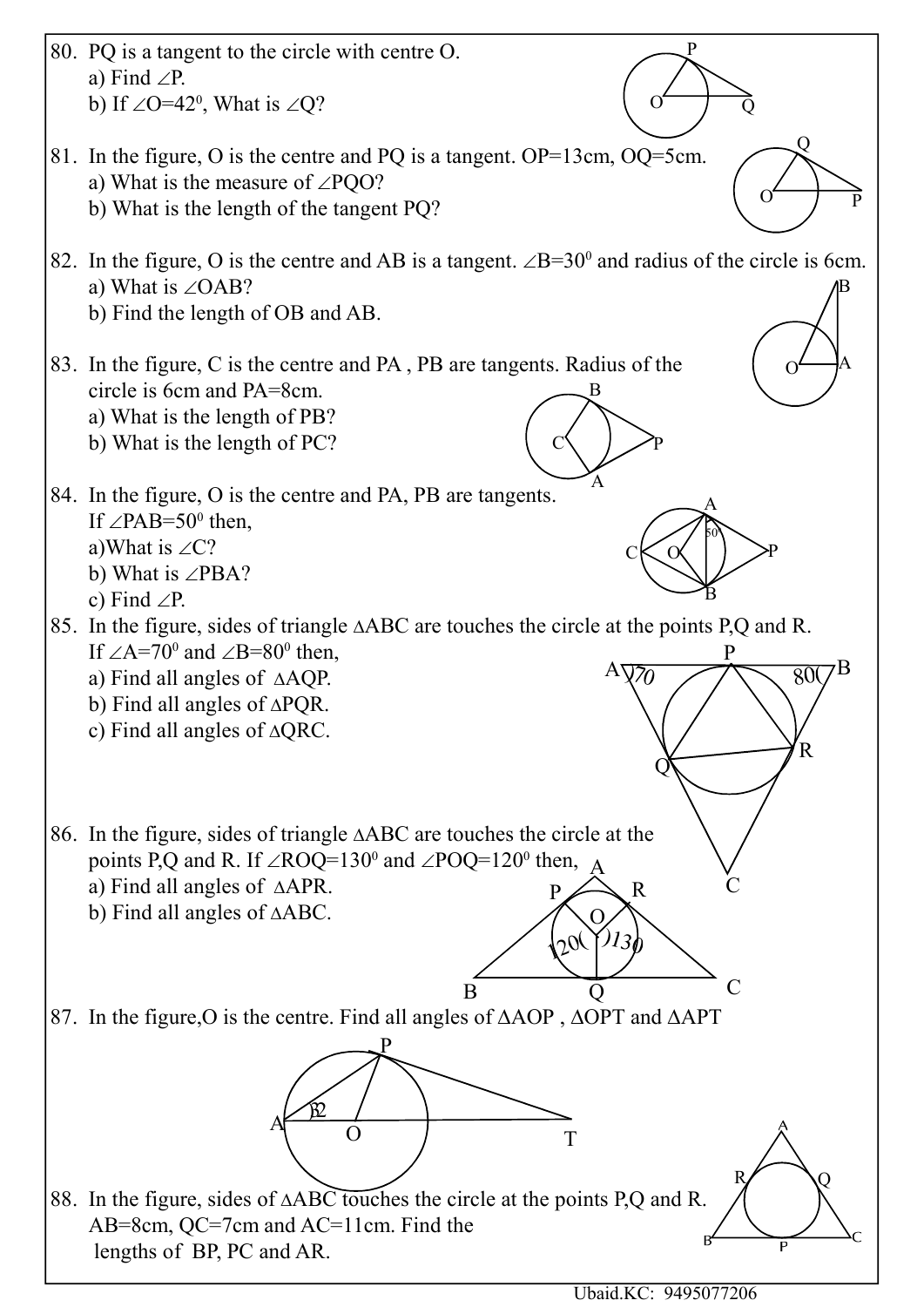![](_page_8_Figure_0.jpeg)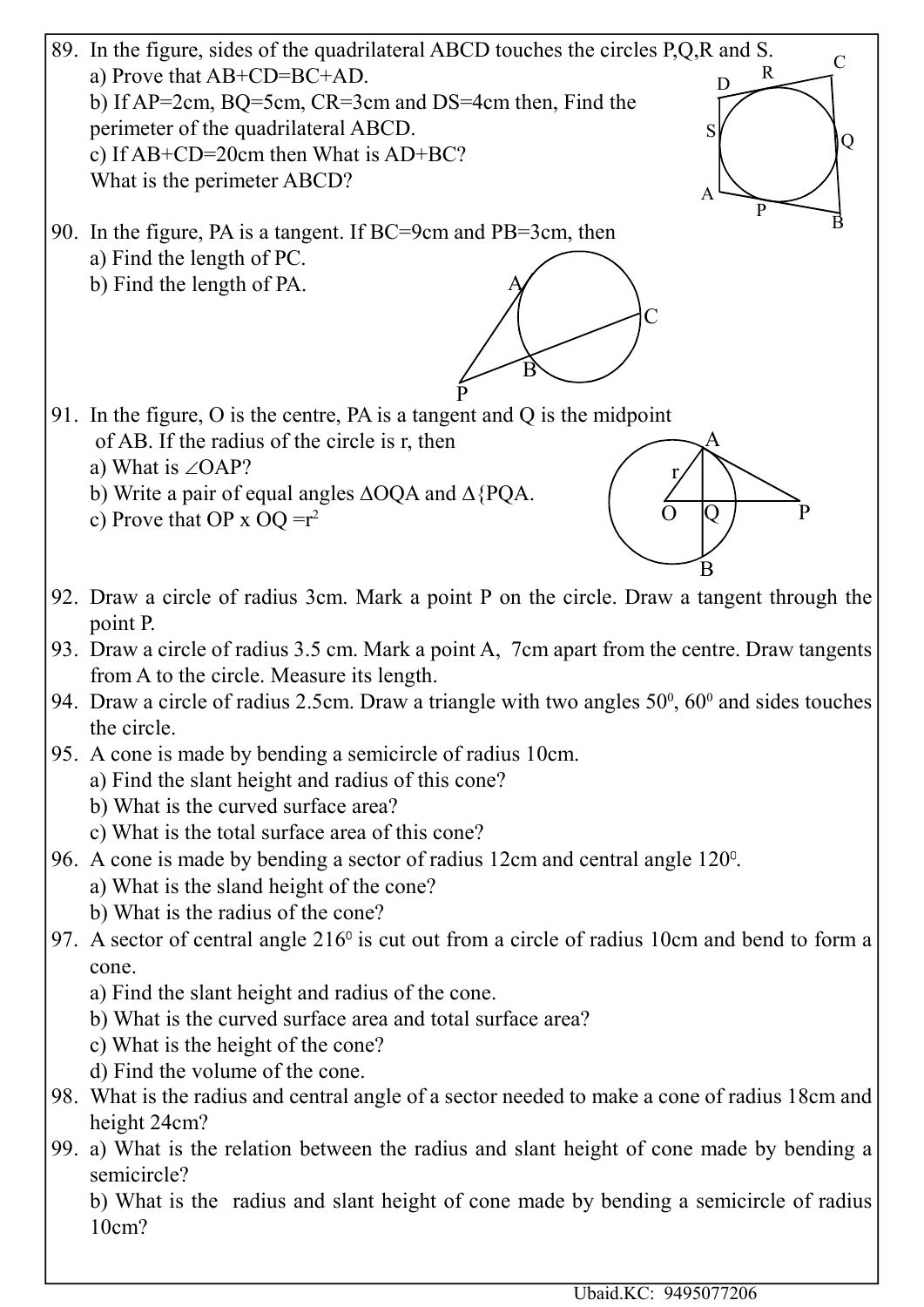- 100. Base radius of a cone is 12cm and its height 16cm.
	- a) What is the slant height?
	- b) What is the curved surface area of the cone?
	- c) What is the total surface area of the cone? d) Find the volume of the cone.
- 100. Base area of a cone is  $64\pi$ cm<sup>2</sup> and slant height is 20cm.
	- a) What is the height of the cone?
	- b) What is the total surface area of the cone? c) What is the volume of the cone?
- 101. Base area of a cone is  $576\pi$ cm<sup>2</sup> and volume is  $1920\pi$ cm<sup>3</sup>.
	- a) What is the height of the cone?
	- b) What is the curved surface area of the cone?
- 101. Ratio of radii of two cones is 2:3 and ratio of their heights is 5:4.
	- a) What is the ratio of their perimeters?
	- b) What is the ratio of their volumes?
	- c) If the volume of the first cone is 500cm<sup>3</sup> then, what is the volume of the second cone?
- 102. Radius of a metalic cylinder is 12cm and height is 18cm.
	- a) A cone is made by melting this cylinder with radius 9cm. What is the height of this cone?
- 103. a) What is the volume of a metalic cylinder of radius 10cm and height 24cm? b) What is the volume of cone of maximum size is carved from this cylinder? c)n What is the curved surface area of this cone?
- 104. Find the coordinates of the mid point of the line AB a)  $(14,5)$ ,  $(20, 7)$ . b)  $A(6,2)$ ,  $B(12,2)$
- 105. A circle is drawn with the line joining the points (2, 3), (6,5) as diameter.
	- a) What is the coordinates of centre of the circle?
	- b) What is the radius of the circle?
- 106. A(1, 1), B(7, 1), C(8, 6), D(2, 6) are the vertices of the quadrilateral ABCD. a) Find the coordinates of midpoints the diagonals D
	- b) Prove that ABCD is a parallelogram.
- 107. In the figure, ABCD is a square. Its diagonals are parallel to the axes. AC=6 and the coordinates of A is (3,2),
	- write the coordinates of the vertices C,B and D
- 108. In the figure, coordinates of two vertices of a rhombus are A(-1,2) and C(7,2). B
	- a) Write the coordinates of midpoint of the diagonal AC.
	- b) If the length of diagonal BD
	- is 6. Write the coordinates of other two vertices.
	- c) Calculate the length of one side of the rhombus.

![](_page_9_Figure_30.jpeg)

D

C

A  $(3, 2)$ 

- 109. A(2,4), B(4,3), C(8,8), and ABCD is a parallelogram
	- a) Find the coordinates of D.
	- b) A(2,0), B(8,0) and ABC is an equilateral triangle. Find the coordinates of C.
	- c) Prove that  $A(4,5)$ ,  $B(8,8)$ ,  $C(16,14)$  are the points of a line.
- 110. a) What is the slope of the line joining the points (2, 4), (5, 8)?
	- b) Write the coordinates of other two points on this line.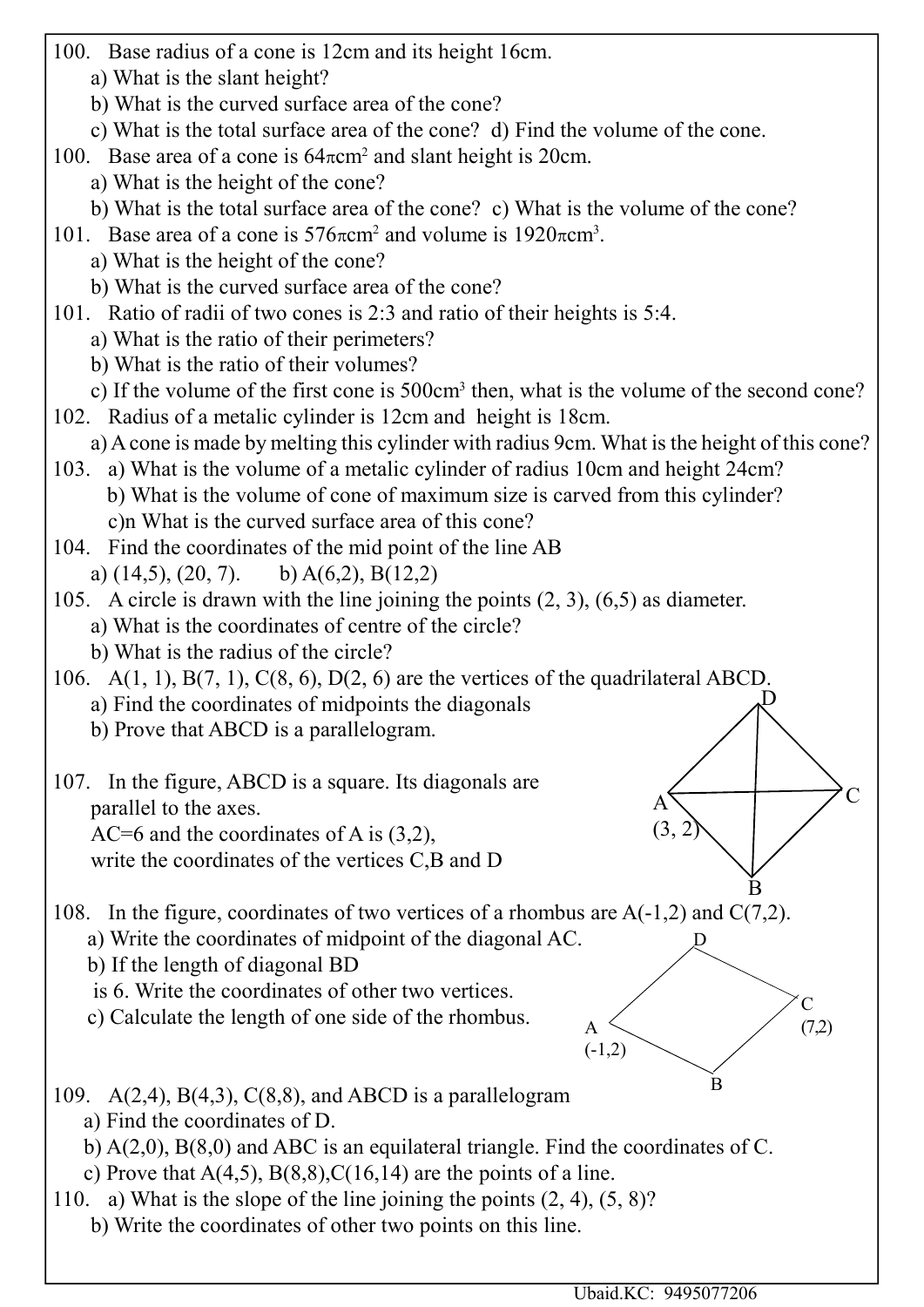111. A(1, 4), B(3, 7), C(9, 16) are three points. a) Find the slope of the line AB. b) Check whether A,B,C are points on a line. 112. a) Find the slope of the line joining  $(1, 5)$ ,  $(5, 8)$ . b) Can you draw a triangle by joining the points  $(1, 5)$ ,  $(5, 8)$ ,  $(13, 14)$ . 113. (5, 6) is a point on the line with slope 3/4. a) Find the coordinates other two points on this line. b) What is the slope of a line parallel to this line? 114. a) What is the slope of the line joining the points (-1, 3) and (3, 6). b) Write the coordinates any other point on this line. c) If  $(x, y)$  is a point on this line then, prove that  $(x+4, y+3)$  also point on this line. 115.If  $P(x)=2x^2-5x+2$ , then a) What number is P(2)? b) Write a first degree polynomial which is a factor of  $P(x)$ . 116. If x-1 is a factor of  $5x^3-4x^2+x+k$ , then find k. 117. If  $P(x) = 2x^2 - 3x + 1$  then, Find  $P(1)$ ,  $P(2)$ ,  $P(-3)$ 118. If  $P(x)=2x^2-5x+1$ , a) Find P(3). b) Does x-3 a factor of this polynomial. c) If not which number is substracted from  $P(x)$  for which x-3 is a factor? 119. Write the following polynomial as the product of two first degree polynomials. a)  $x^2 - 1$  (b)  $x^2 - 9$  (c)  $x^2 - 4$  (d)  $x^2 - 100$ 120. If  $P(x) = x^2 - 5x + 7$  then,  $a)$  Find P  $(3)$ , b) Find P  $(x)$  - P  $(3)$ c) Write  $P(x) - P(3)$  as the product of two first degree polynomials. 121. a) If P (x) =  $x^2$  - 7x + 13 then, find P (3) b) Find  $P(x) - P(3)$ . c) Write  $P(x) - P(3)$  as the product of two first degree polynomials. d) What are the solutions of the equation  $P(x) - P(3) = 0$ ? 122. Scores awarded to 9 students for one subjects are given below. Find the mean and median. 15, 12, 25, 10, 3, 18, 17, 20, 6 123. Weights of students school cricket club are given below. Find the mean and median. 35,39,32,36,40,30,34,37,38,33 124. Find mean and median of first 25 natural numbers. 125. Monthly earnings of 25 households are given below. a) What is the monthly earning of  $13<sup>th</sup>$  family, if the families are arranged according to the monthly incomes? Monthly earning 4000 5000 6000 7000 8000 b) What is the median? Number of families  $\overline{3}$  $\overline{7}$ 8  $\bf 6$  $\mathbf{1}$ 126. The following table shows that classification of workers in a factory according to their daily wages daily wages 400 500 600 700 800 Number $\overline{2}$  $\overline{4}$  $\overline{5}$  $\overline{7}$ 3 a) Howmany workers are there? b) Workers are arranged according to their wages, What is the wage of 11<sup>th</sup> worker?

c) What is the median wage?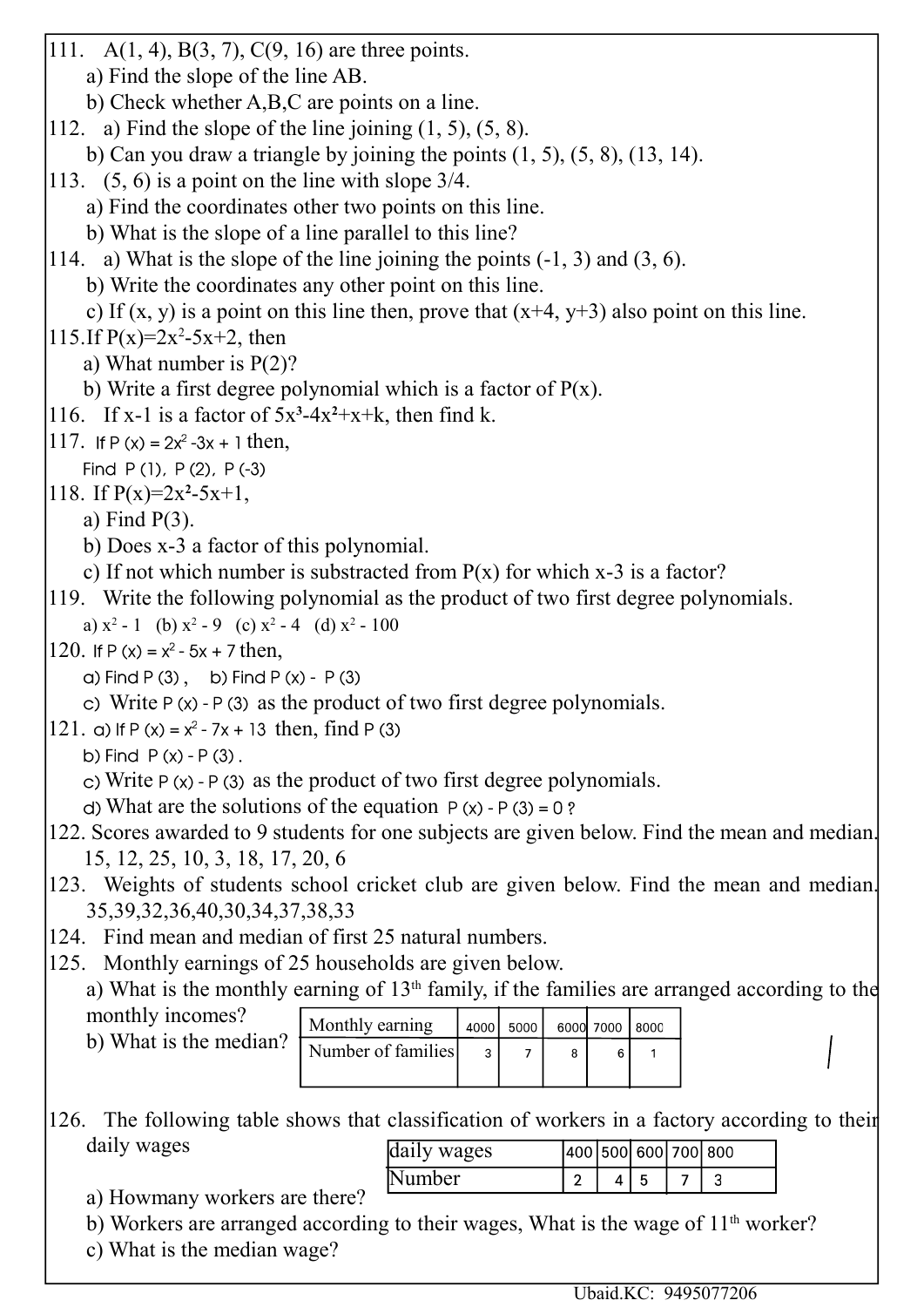- 127. Consider an arithmetic sequence whose 6th term is 40 and 9th term is 58
	- a) Find the common difference and first term
	- b) Find the sum of first 'n' terms of the sequence
	- C) Find the sum of first 25th term.
- 128. a) What is the algebra of sum of terms of the arithmetic sequence  $15,33,51$ . b) Prove that the sum of any number of terms of the arithmetic sequence
	- 15, 33, 51, … starting from the first, added to 1 gives a perfect square.
- 129. In the figure 'O' is the centre of circle and radius 6cm. If PA=4cm, PB=5cm.Find thelength of OP
- 130. There are 30 scouts and 20 guides in a school. In another school there are 20scouts and15 guides. From each school, one student among them is to be selected for participation in a seminar
	- (a) What is the total number of possible selections ?
	- (b) What is the probability of both being Scouts?
	- (c) What is the probability of both being Guides ?
	- (d) What is the probability of one Scout and one Guide ?.
- 131. A box contain 6 red balls and 5 white balls. Another box contains 8 red and 4 white balls. One ball is drawn each box without looking .
	- a) What is the number of possible pairs ?
	- b) What is the probability of both balls are red?
	- c) What is the probability of both balls are white?
	- d)What is the probability of atleast one is red?
- 132. Algebraic form of sum of an arithmetic sequence is  $n^2+8n$ . Sum of first some terms is 240.
	- a) Form a second degree using the given data.
	- a) How much terms should be added to get the sum 240?
- 133. While writing the equation to construct a rectangle of specified perimeter and area, perimeter was wrongly written as 46 instead of 64. One side of the rectangle was then computed as 20 metres.
	- a) What is the length of the other side?
	- b) What is the area of the rectangle?
	- c) Find the sides of the rectangle in the original problem.
- 134. Wants to construct a rectangular play ground with perimeter 28m.The distance between the opposite corners should be 10m.
	- a) What is the sum of two sides of the rectangle?
	- b) If the length is x, then what is its breadth?
	- c) Find the length and breadth.
- 135. AB is the diameter of the semicircle. PQ is perpendicular to AB. Length of AP is 10cm more than the legth of PB. a) If PB=x then, find AP.
	- b) If PQ=12cm then, find the diameter of the semicircle.
- 136. In  $\triangle ABC$ , AB=9cm and AD is a diameter of the circle. a) What is the measure of  $\angle ADB$ ?
	- b) What is the circum diameter of the triangle ABC?  $[sin65=0.90, cos65=0.42, tan65=2.14]$

![](_page_11_Figure_32.jpeg)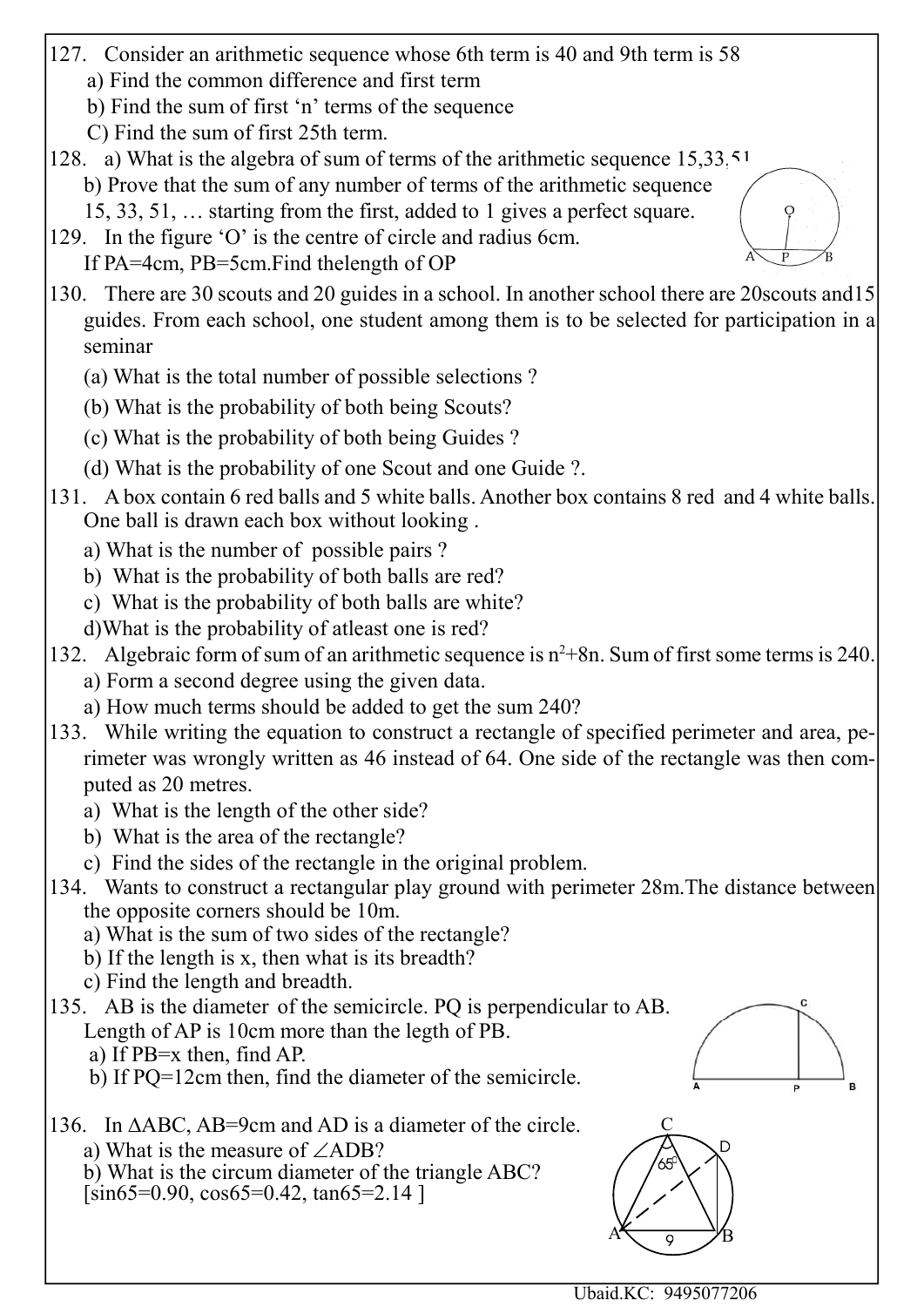![](_page_12_Figure_0.jpeg)

d) What is the length of the tangents from the origin to the circle?